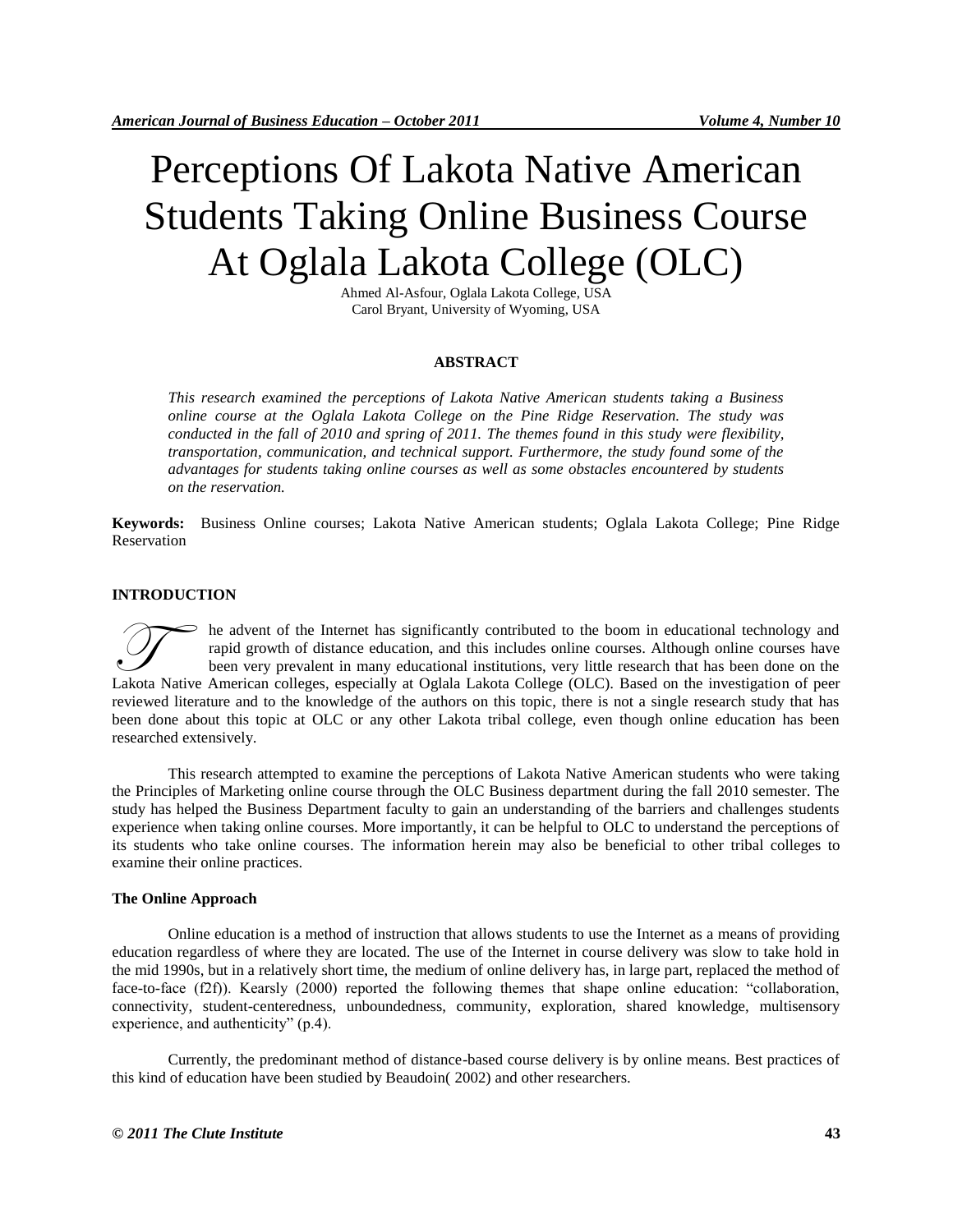The accessibility and affordability for the technology required by this method enables students to take advantage of online education. Online learning is growing, with enrollment that is expanding, as part of an estimated \$2 billion business industry (Thomas, 2001). These numbers have increased tremendously with the number of online universities. Online courses and e-learning have become omnipresent in both distance and blended modes for formal education and informal learning contexts. The majority of university students today in the United States have grown up with the Internet, email, mobile phone and most of the latest technology. This required university professors to adapt as well. While there are some classes that are taught solely online, there are others that use f2f and blended learning, which are called hybrid courses. Blended learning is expanding, and debate of the quality of education, particularly regarding student learning and satisfaction continues (Noble, 2003).

The purpose of this qualitative study is to gain a better understanding how students view their online courses. The major question this research is, what are the perceptions of Lakota Native American students taking online courses?

# **LITERATURE REVIEW**

Although the literature regarding online education is expanding, studies that are related to Lakota specifically and Native Americans in general are very limited, especially when it comes to students' perceptions of online courses. "The key concern is understanding the phenomenon of interest from the participants' perspectives, not the researcher's. This is sometimes referred to as the *emic,* or insider's perspective, versus the *etic,* or outsider's view" (Merriam, 2009, p. 14). Despite the research done on this particular topic, a limited number of studies have been conducted on the perceptions of students towards online courses (Dobbs, Waid, & Del Carmen, 2009). Because of this, some of the literature reviews mentioned in this article are more than ten years old. The following literature reviews will address history of OLC, distance education and tribal colleges and distance education and native students.

#### **History of OLC**

The Pine Ridge Reservation, or as it is called by many Lakota - *Oglala Oyank –* is known as Pine Ridge Agency. The reservation is located in the southwest corner of South Dakota and consists of 3,468.86 sq mi. The reservation is larger than Delaware and Rohode Island combined or the state of Connecticut. In addition, the Pine Ridge Reservation is one of the largest reservations in the United States, and it is the home of OLC.

Tribal colleges are rooted in the desire of tribes to have greater control in the education of their members, which is referred to as self-determination, and to have access to postsecondary education on the reservations. OLC is no exception to the mission of most of the tribal colleges. According to OLC President's (Shortbull) message posted on the OLC website:

*From its inception in 1971, our college's mission has been to provide the educational credentials to our students so that they could compete for employment opportunities on the Pine Ridge Indian Reservation. As a result of having a college on the reservation; Lakota people are now employed in teaching, nursing, human services, business, computer, and vocational educational positions on the Pine Ridge reservation.* (Shortbull, [http://www.olc.edu/about/\)](http://www.olc.edu/about/)

The initial goal of OLC was to become a community college. However, the college now offers vocational degrees, associates, bachelors', and master degrees. The college is decentralized, meaning it has twelve college centers. Recently (2010), it added a virtual campus, which makes it the first and only Native American Tribal College that has a virtual campus. The virtual campus is designed for offering hybrid and online courses. OLC has been offering online courses as part of distance education for several years. The college does not offer online degrees, but rather it offers courses. It has also been using a program called *PictureTel* to reach districts within the Pine Ridge Reservation, Rapid City College Center and Cheyenne River Reservation. Even with some of the challenges OLC encounters, it is one of the leading Native American colleges in changing the face of American Indian education by providing rigorous academics alongside Lakota studies and language courses. For instance, students take courses such as Principles of Marketing and Accounting together with Lakota language and cultural courses. This not only prepares them for the future, but it also equips them to be who they are as Lakota people.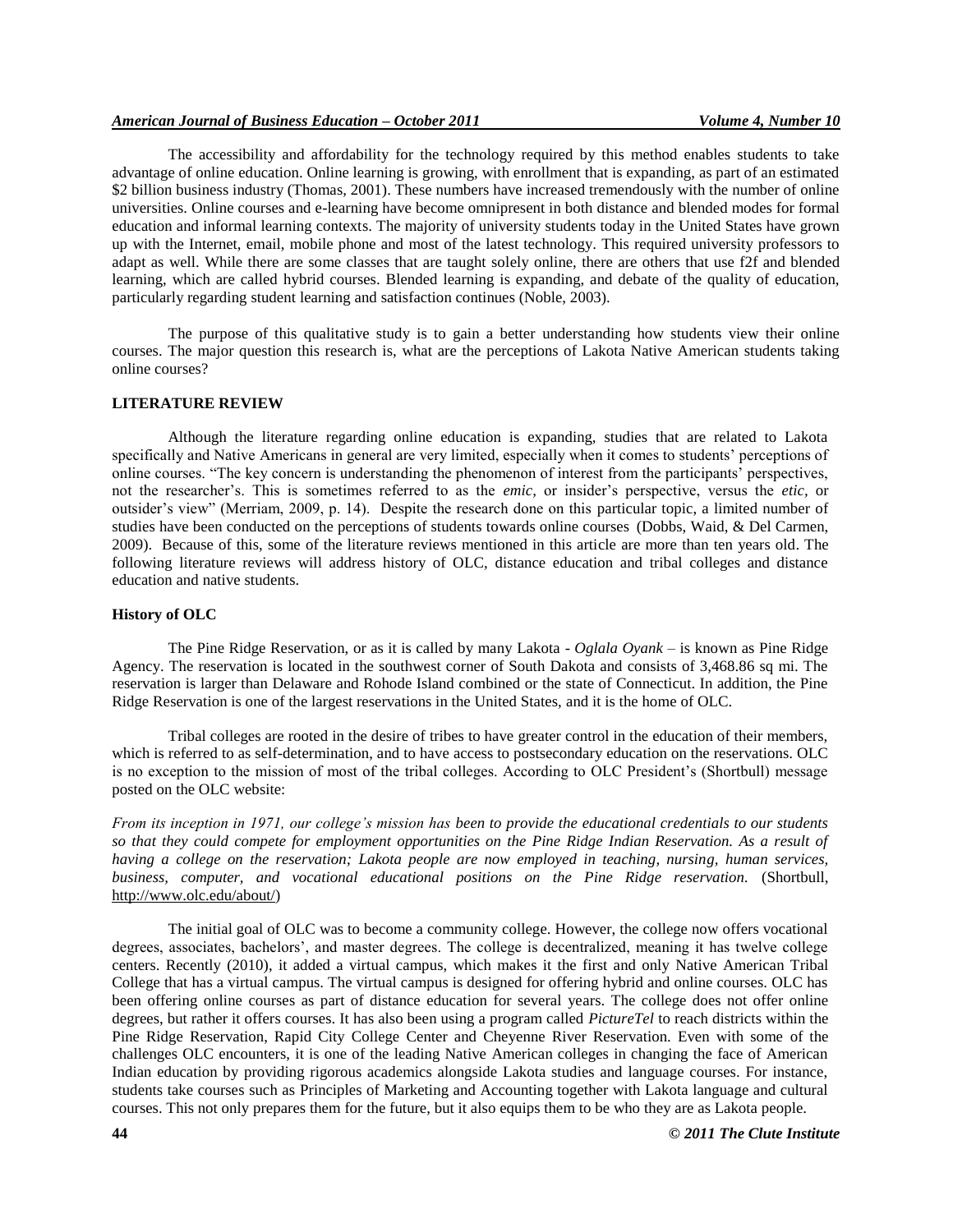## **Distance Education and Tribal Colleges**

Tribal colleges use distance learning in order to provide education for tribal members while also reflecting and sustaining tribal cultures (Ambler, 1994). According to the same source, "tribal college administrators see telecommunications courses as an extension of their reason for being -- building academic achievement upon a strong cultural foundation. Ultimately, the envision[ing] of creation of a unique university without walls where the resources of all institutions are joined together electronically" (p.11). According to the Native American College fund, key facts about Native colleges are as follows:

- There are more than 30 tribal colleges that serve more than 30,000 students who represent more than 250 tribes from across the U.S., Mexico, and Canada.
- Tribal colleges are fully accredited institutions with the same academic standards as all other colleges and universities.
- Most tribal colleges operate on Indian reservations providing access to higher education for people who otherwise would not be able to advance beyond a high school diploma.
- In addition to increasing academic achievement for students, tribal colleges promote students' self-esteem and cultural identity.
- Most tribal colleges receive no Indian casino revenue (Native American College Fund) http://www.collegefund.org/content/tribal\_colleges.

According to Duncan and Young ( 2009) " Rapidly developing information and computer technologies capabilities that form the infrastructure for distance education fuel an expanding niche for distance education" (p.28). As tribal colleges move forward with online education, infrastructure of online courses will need to be improved throughout the reservations in order to accommodate this kind of education.

## **Distance Education and Native Students**

With a high unemployment rate throughout Lakota country, especially at the Pine Ridge Reservation, many Lakota students worry about how to provide for their families prior to and while seeking education. This phenomenon in Native country is confirmed by Sanchez, Stuckey and Morris (1998):

*The plethora of problems American Indian students face as a result of individual financial stress are exacerbated by family commitments. American Indian students often must first meet these obligations, then worry about their own situations. These tensions impose further burdens on students who may often lack adequate academic preparation for higher education* (p.3).

Gavin (1997) reported "These disadvantages often lead to, and are deepened by, low faculty expectations, social and cultural isolation on mainstream campuses, and lack of support at home for the educational endeavor" (p. 13).

Many of OLC students encounter barriers in their education, one of which is having transportation to the college centers. Thus, distance learning offers potential advantages for these students and for the communities where they reside. According to Sanchez, Stuckey and Morris (1998), "Under the right conditions, these barriers can be at least partially reduced through the technologies of distance learning" (p.3). For example, evidence from Canada suggests that the links between sustainable economic development and distance education are clear (Wall & Owen, 1992). The availability of distance education to the Lakota students has provided education to many rural areas as well as nontraditional students who cannot commit to being full-time students due to employment, family commitments and such.

Some of the reasons that lead Native American Colleges to distance education are geographical isolation of districts, physical disability, and poverty. Cross (1981) mentioned that institutional barriers can be one of five, one of which is "problems with location or transportation" (p.104).The technologies associated with distance education are, in one form or another, so widely available that everyone is potentially included. One conceivable, positive outcome of such inclusion is the possibility that this technology can serve to preserve, maintain, and

#### *© 2011 The Clute Institute* **45**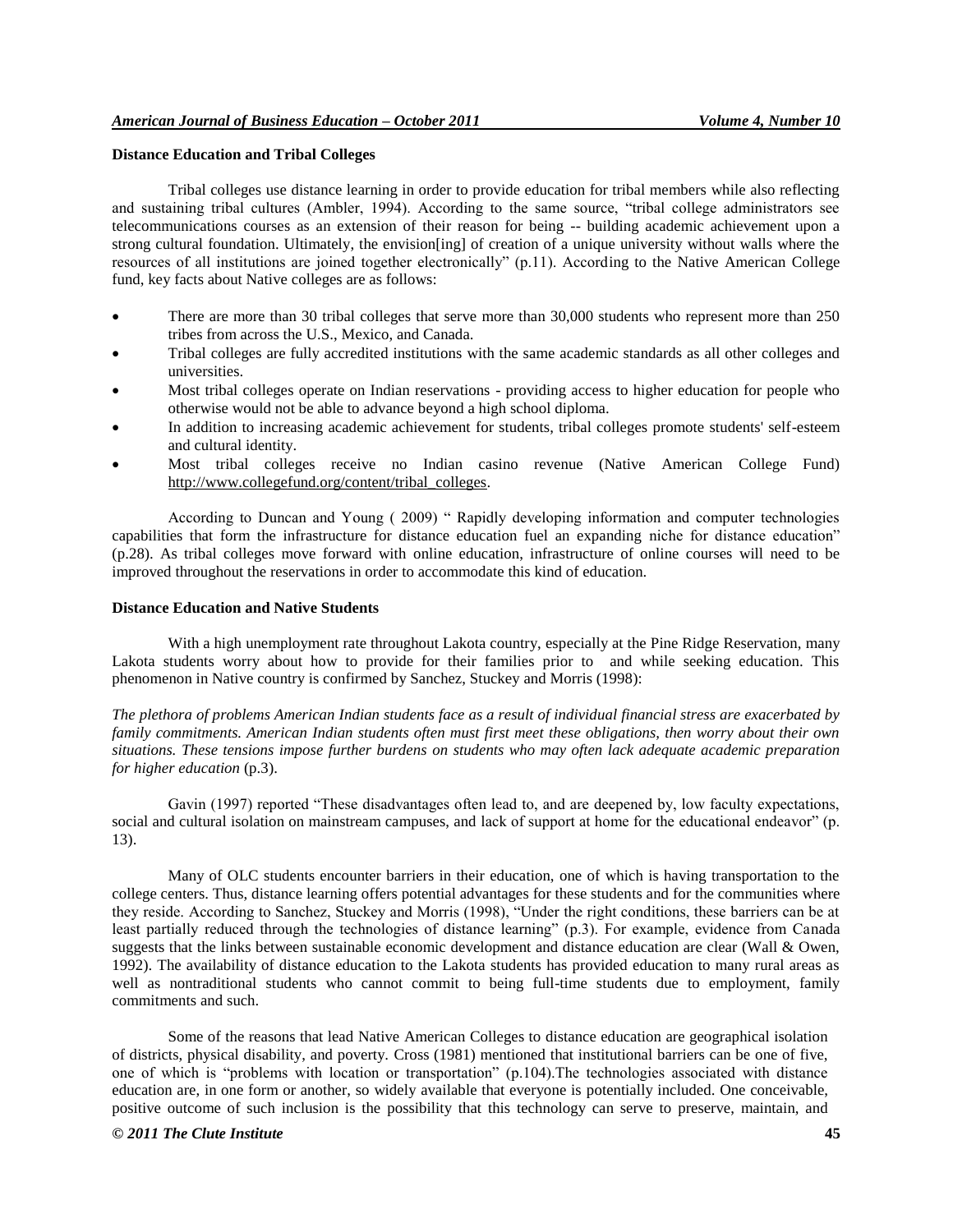revitalize traditional languages and cultures. While the dominant culture exerts tremendous pressure for assimilation to the general culture of the United States (Sanchez, 1997), this kind of pressure is often directed due to educational systems (Sanchez, Stuckey, & Morris, 1998). While the coursers should be designed to accommodate cultural aspects, Duncan and Young (2009) mentioned that "The course must be structured to balance the goal of learner centeredness and leaner responsibility" (p.27).

#### **METHODOLOGY**

In this study, qualitative methods were used to examine the perceptions of Lakota Native American students taking the Principles of Marketing online course. The researcher received IRB approval from OLC to conduct this research followed by permission from the Principle of Marketing instructor. Further IRBs were requested for approval from Oglala Sioux Tribe and the University of Wyoming as this research was initially a part of a fulfillment of a class requirement. An email was sent to all students who were taking the course to solicit them to participate in this study. In order for students to be eligible for this study, students had to meet two main criteria: (a) a Lakota student taking the online Principles of Marketing course in fall 2010 (b) 18 years of age and over.

# **RESEARCH QUESTIONS**

To accomplish the purpose of this study, the following questions were developed to reveal the perceptions of the Lakota Native American students.

- Since this class is offered face-to-face and online, why are you taking the online version of the classes?
- Have you found this class helpful in enhancing your online skills?
- Do you prefer an online course or face-to-face? Why?
- Do you think that online class makes it easier to complete your degree?
- Describe the level of communication between you and your instructor.
- Has the level of communication been helpful to your success on your online course?
- How do you perceive the online interaction between you, faculty and classmates compares to the traditional classroom?
- What are the strengths of learning online?
- What are the weaknesses of learning online?
- What are your suggestions for improvement in your online course?

A semi- structured interview was conducted in this study. Some additional probing questions were asked to clarify statements during the interviews.

#### **Participants and Demographics**

The study was conducted in the fall 2010 and spring 2011 semester at OLC. Participants were mostly junior and senior students. The initial numbers of registered students during the semester was twenty five. By the time this research was conducted and an email was sent the students, there were twenty. Given the nature of this study, four students initially participated in this study after two requests were sent in fall 2010. Another student later decided to participate in the beginning of spring 2011 semester, which makes it five students out of a total of twenty students in the class. Students in this class were from different districts on the Pine Ridge Reservation, Cheyenne River Reservation, in Rapid City, SD, and perhaps other cities.

#### **Data Collection and Analysis**

Data collection of this study was garnered through a semi-structured interview with 10 open-ended questions. Some probing questions followed to better understand students' perceptions and to clarify statements from participants. Interviews took place with each participant individually in various college centers on the Pine Ridge Reservation and He Sapa (The Black Hills) College Center, which is located in Rapid City, SD.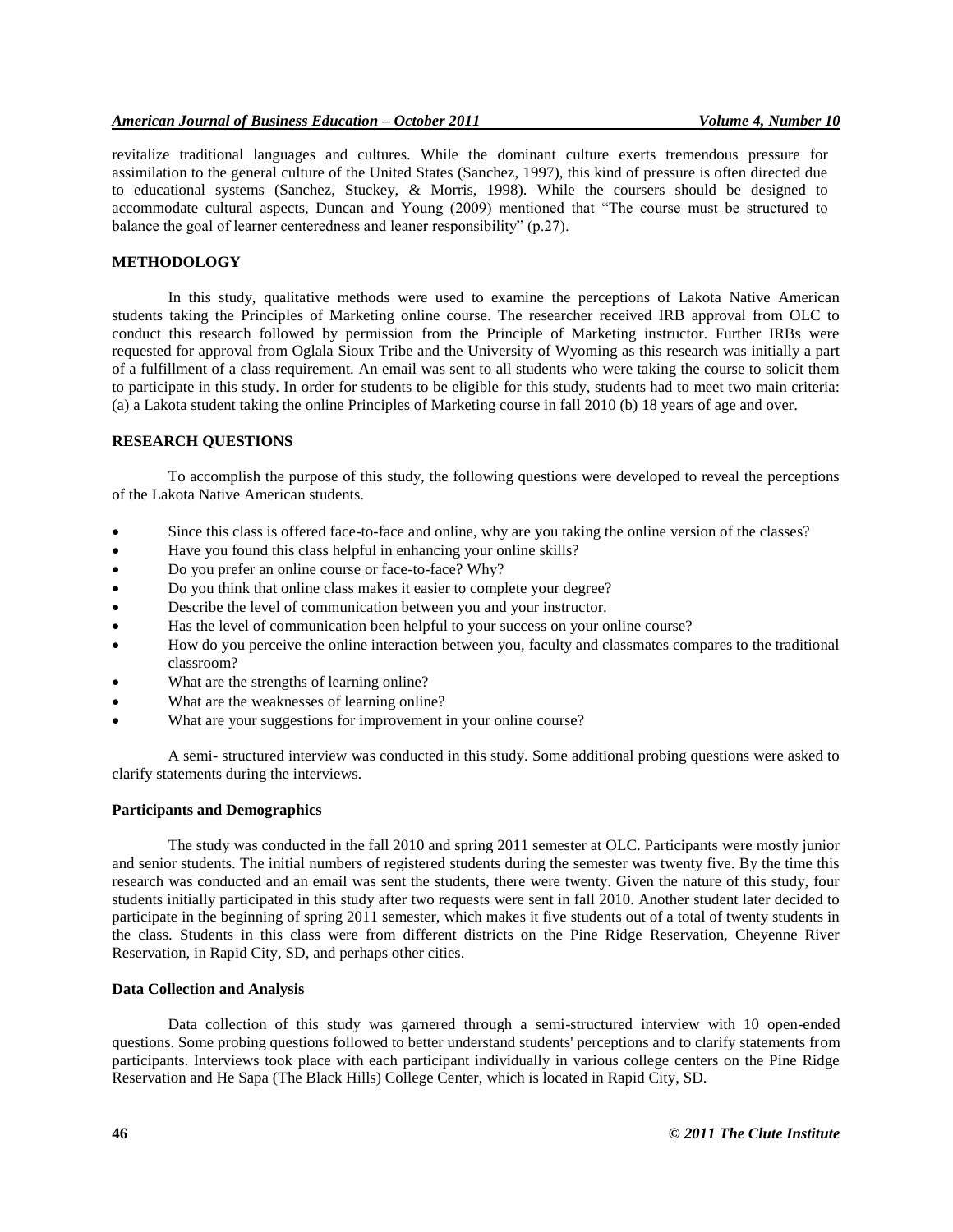The data was coded based on students' answers and the themes that emerged from the coding were flexibility, transportation, communication and technical support.

## **Limitations**

As with most qualitative research, it is very difficult to generalize this study to all OLC students. In this study, there are two shortcomings. First, the respondents' rate was 5 out of a total of 20 students, and there is no way of knowing whether the respondents' views represent the majority OLC online Business students. Second, all of the participants who have participated in this study were females. In fall 2010, there were 1255 (68%) female students and 575 (32%) male students attending OLC, according to the office of database administrator. Hence, male perceptions were not included.

#### **FINDINGS**

Participants were asked to describe their perceptions of taking an online course. The participants expressed their answers by explaining the positives and negatives throughout the process of taking the course. The themes that emerged in this study are discussed in the following paragraphs.

#### **Flexibility**

The flexibility of online education has been generally known to be one of the advantages in this kind of education delivery. All of students who participated in this study stated that by taking this course online, it offered them the opportunity to work full time and tend to their children. Some of students' answers were " I needed to go school full time as well as have a part time job, and by taking this class online, I was able to have an extra day to go to work instead of sitting in class." "I am a full time employee at OLC and student. It's nice to have a class in my living room, kitchen, library…you get the point." "If I become I sick can still be counted present." This participant was referring to attending class online even when she became sick. "Work full time and I would not be able to take this course otherwise." "It's a great opportunity to learn at home."

Another positive experience for students is self-paced learning. As two students noted "It's been a wonderful experience because I learn at my own pace without other people talking all at once." "I can work at my own pace." The participants had complete control of when and where to study. All they needed was a computer and the Internet to connect to class. One student mentioned that "I like how I can manage my time and work on the virtual campus. It's fun." "My class revolves around my time." In a traditional classroom, classes revolve around the instructor's time. Online education lets students schedule their classes based on their own needs. In addition, students felt that there was no pressure to answer teacher–generated questions right away. "In a 3 hour course, many students daydream, think about issues outside of their class and you know the rest of the story." In an online course students could reflect and contemplate their answers before posting anything on the course.

While there are many benefits to the flexibility of online education, there is one main disadvantage, and that is procrastination. Participants viewed that lack of self-regulation as a potential weakness in this educational setting. "My own personal time management is the weakness. I'm not really disciplined on managing my time and avoiding distractions." "A weakness of learning online is that you think you have a lot of time to get your work done, you keep pushing it back and pushing it back until you are way behind." The participants' answers show both advantages and disadvantages. When comparing participants' answers, the flexibility of online education seems to outweigh traditional education.

### **Transportation**

Since the majority of the participants live on the Pine Ridge Reservation, they felt that transportation in general was an issue. OLC requires 6 students in a class in order for it to be taught in a college center. Some of the college centers do not have enough students to offer the Principles of Marketing course, thus students would need to drive to a larger college center to take this course. The problem with this is that some of OLC students do not have cars; therefore, this might present a challenge for them to take the course. "Public transportation is not reliable." "Online courses save driving time." By taking this course online, students would not need transportation.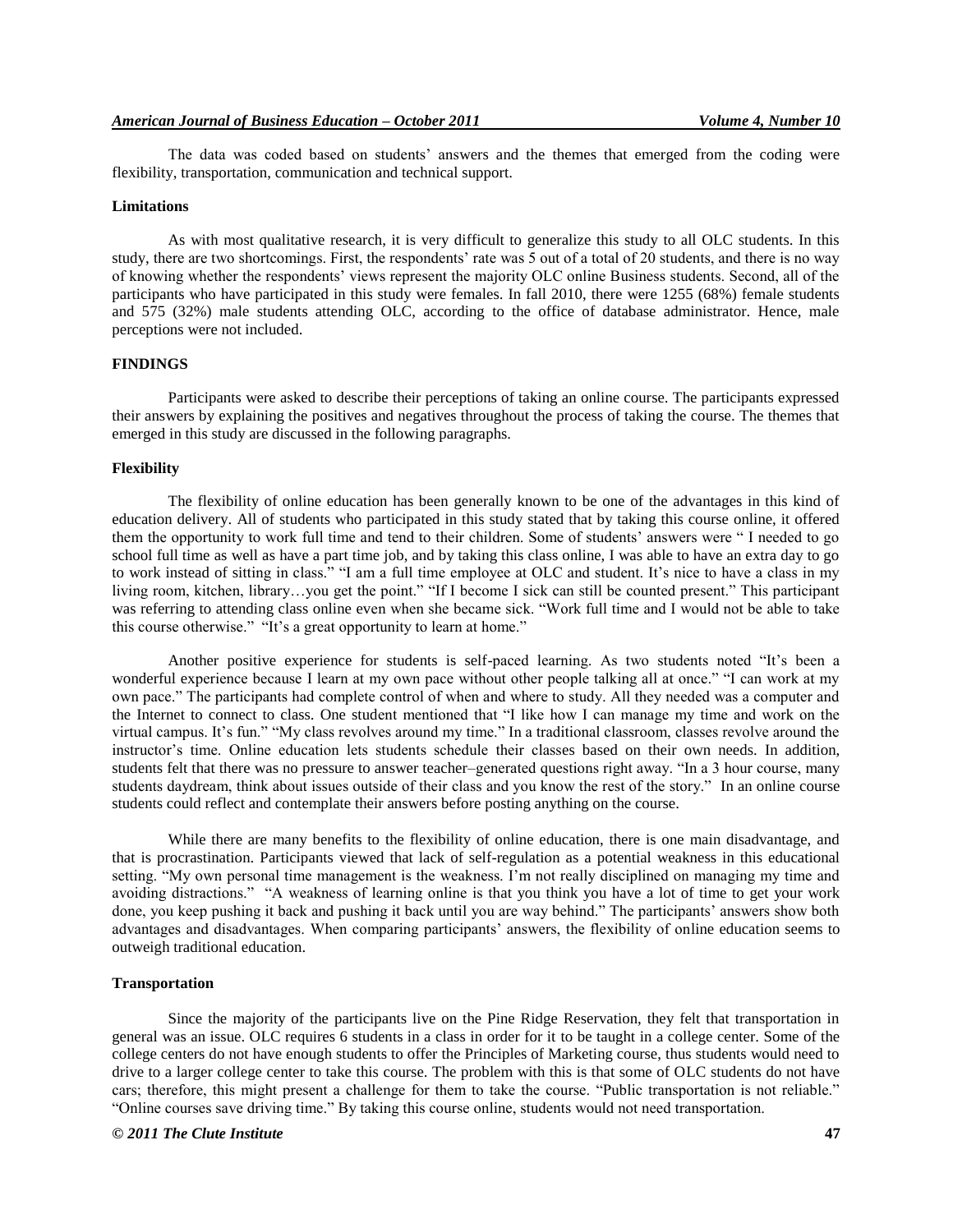In addition to transportation on the reservation, weather conditions could be an issue to students. "One of the strengths in taking online courses is that students do not miss any classes due to weather conditions, you know we live in South Dakota." Adverse weather conditions occur a few times during the year, especially in the spring semester in which the entire area receives several blizzards that makes it impossible for students to attend classes at any of the college centers. One student puts it this way, "Taking this course online pretty much offers the answer to the weather problems we face." "Snow on roads does not get plowed right away."

# **Communication**

The overall communication with instructor and participants was viewed as a positive experience. The instructor of the class answered e-mails and phone calls in a timely manner. "The virtual campus allows me to email the instructor and other classmates. The communication between all of us is really good." "I think that the level of communication between me and my instructor is very high." One participant mentioned that the level of communication is as equal as to f2f classes. "I say this because there are times when the instructor is overwhelmed with other students and he/she cannot get to your questions(s)." "The online class provides a window where the instructor can answer your questions in a more detailed form of answer and plus he/she sent their phone number and the students can call if we really need to." In f2f, participants' felt that this level of communication does not take place.

The ease of connection to the Internet was also viewed as a positive experience due to the availability of the Internet at their college centers and homes. "I like the online course because I have access to the Internet and this enables me to do research as well as work on my assignments at the same time from home." "I have Internet access right at the touch of my fingertips."

Even though participants generally found communication to be positive, there was one weakness of communication, which is beyond the instructor and students' control: power surge do not happen often, but it was a potential risk which could prevent submitting assignments on time. "One weakness that I have encountered while taking courses online is when there is a power surge; I do not have connection to the class." The majority of participants did not express this concern; however, it is a potential risk, even if it is minor.

# **Technical Support**

Some of the participants mentioned that technical support might not be available to them every day to resolve any issues that they might have. So, students sent their instructor e-mails to ask questions such as the process of accessing the course. One participant noted "Sometimes I need help and all I have to do is send my instructor an e-mail." This participant continued "I always get a reply from my instructor within a short time after it has been sent." Emailing the instructor of the class and receiving an answer could take some time, depending on the instructor's availability. A second participant responded by giving advice, "Maybe we should get a technical support help desk."

#### **CONCLUSIONS**

The purpose of this research study was to gain an understanding of the perceptions of Lakota student enrolled at OLC taking a business online course, the Principles of Marketing. The Semi-structured interviews were conducted to garner data of students' perceptions.

Flexibility of online learning was viewed as overwhelmingly positive by the participants. This was supported by (Yang & Cornelius, 2004). Another study by Petrides (2002) mentioned that students appreciate the flexibility of online education. The flexibility of self-paced learning acknowledged a positive experience by the participants, but it also was negative as it undermines students' self-motivation. As one participant noted, "this can be a double-edged sword."

Participants in this study expressed that transportation and weather conditions during winter played a role in deciding to attend a college center in other districts or take a course online. The reservation has bus service;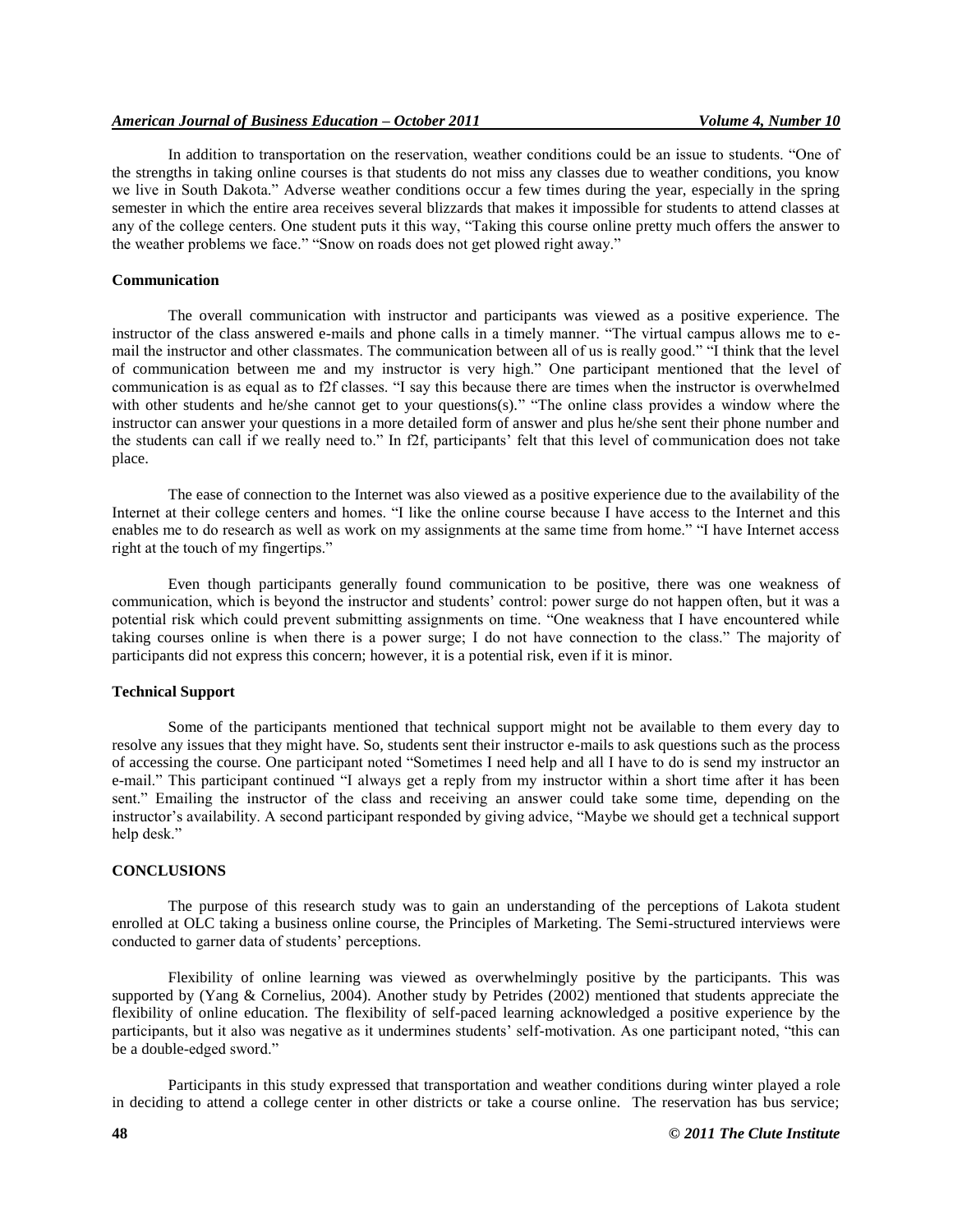however, sometimes during the semester, students might not be able to use it as it conflicts with their times and weather could play a role in slowing down the service.

Another positive point in this study is communication. Participants mentioned that communication between them and their instructor had been "great." The participants received answers for their questions in a timely manner. Discussion boards in the class helped students to further their understanding of assignments and exams. One participant mentioned that "developing a chat session which requires students to log in at a certain time during the week will help to communicate with other students". As reported by Cakmak, Karatas, & Ocak (2009), students prefer to interact with their classmates and instructor on a class chat online session.The final theme from this study was participants' concern of technical support. They expressed the idea of having a help desk. They want someone at the college to call to resolve any potential problem without sending irrelevant e-mails to their instructor.

Distance education, which includes hybrid and online courses, should continue to be a part of the Native American educational system as it offers an opportunity to nontraditional students to obtain higher education in various degrees. Many of the tribal colleges have been shifting the paradigm of teaching from f2f to offering distance education courses for several years, and the trend continues to grow.

# **FUTURE RESEARCH**

Future studies should attempt to research the entire business online courses at OLC or, on a larger scale, of all online courses being offered at the college. Qualitative studies such as this should continue to explore students' and instructors' perceptions, satisfaction and/or experiences with online courses to better develop new methods of offering online education on the reservation(s). Further research could include the examination of the teacher and learner-centered approaches and the paradigm shifts between the two. The effects of distance education on tribal communities' integrity, culture and tradition should also be studied.

#### **AUTHORS INFORMATION**

**Ahmed Al-Asfour** is an Associate Professor at Oglala Lakota College. He teaches business courses. Research interest: Native American education and business matters on the reservations. E-mail: ahmedalasfour@hotmail.com

**Carol Bryant** is an Associate Professor of Secondary Education at the University of Wyoming, specializing in social studies education and qualitative research. E-mail: bryantcj@uwyo.edu

## **REFERENCES**

- 1. Ambler, M. (1994). Going the distance. Tribal College, 5(4),11-17.
- 2. Beaudoin, M.F. (2002). Distance education leadership: An essential role for the new century. *Journal of Leadership Studies*, 8(3), 131-144. Retrieved from ProQuest database.
- 3. Cakmak, E. K., Karatas, S., & Ocakm, M. A. (2009).An analysis of factors affecting community college students' expectations on e-learning. *The Quarterly Review of Distance Education*, 10(4), 351-261.
- 4. Cummins, J., & Sayers, D. (1995). Brave new schools: challenging cultural illiteracy through global learning. New York: NY
- 5. Cross, P, K. (1981). *Increasing participation and facilitating learning*. San Francisco, CA: Jossey-Bass.
- 6. Duncan, H. E., & Young, S. (2009). Online pedagogy and practice: Challenges and strategies. *The Researcher*, 22(1), 17-32.
- 7. Dobbs, R.R, Waid, A.C, & Del Carmen, A. (2009). Students' perceptions of online course: The effect of online course experience. *The Quarterly Review of Distance Education, 10 (1).* Retrieved from http://web.ebscohost.com proxy/uwlib.edu.
- 8. Jackson, M, J., & Helms, M, M. (2008). Student perceptions of hybrid courses: measuring and interpreting quality. *Journal of Education for Business, 84(1).* Retrieved from [http://web.ebscohost.com.proxy.uwlib.uwyo.edu.](http://web.ebscohost.com.proxy.uwlib.uwyo.edu./)
- 9. Native American College Fund. Retrieved fro[m http://www.collegefund.org/content/tribal\\_colleges](http://www.collegefund.org/content/tribal_colleges)

## *© 2011 The Clute Institute* **49**